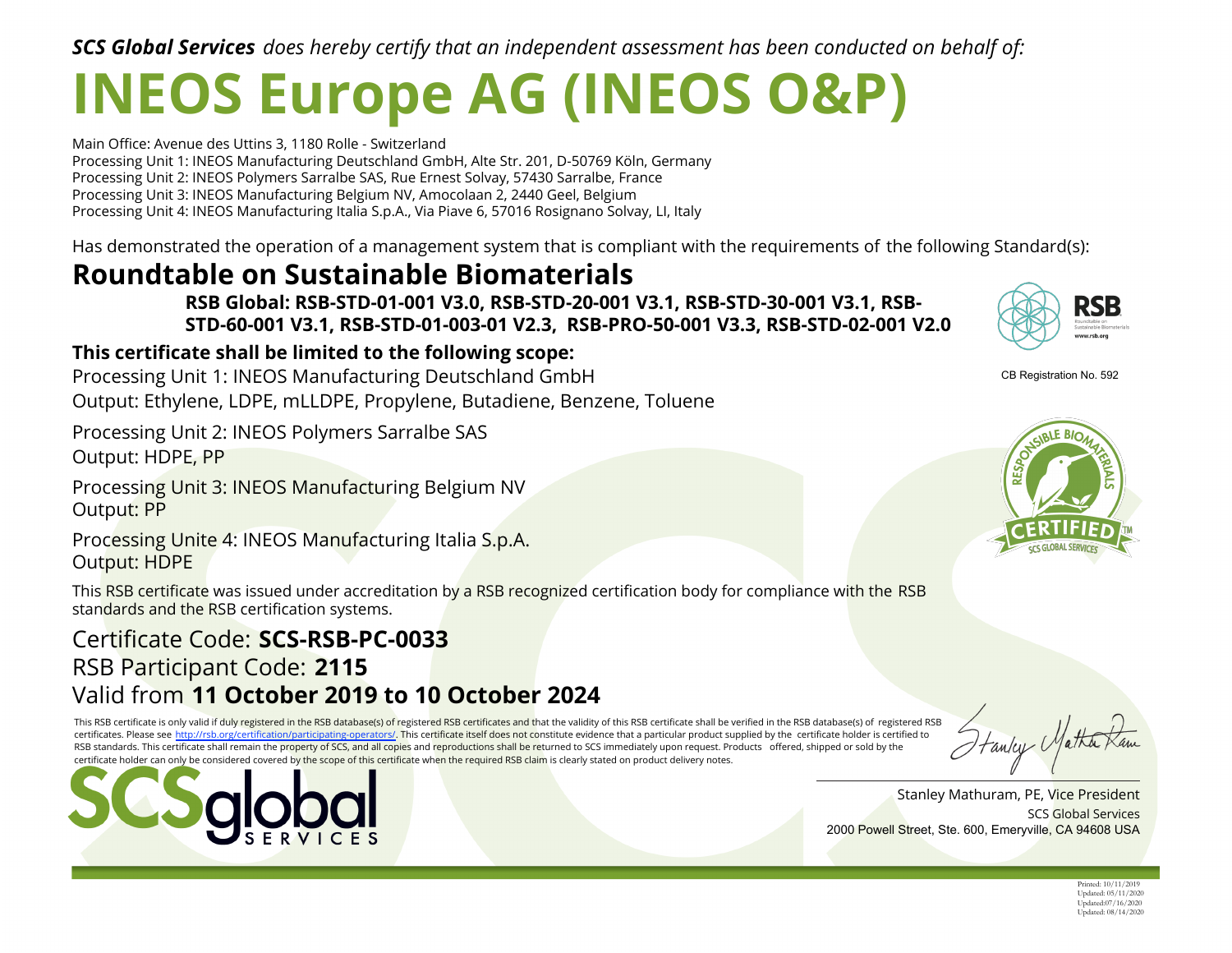



## Annex to the certificate **SCS-RSB/PC-0033**  The following facilities are included in the certificate scope:

#### **1.1.1 Traders**

| 1. Name                 | <b>INEOS Köln GmbH</b>                               |
|-------------------------|------------------------------------------------------|
| Location/City           | ALTE STR. 201, D-50769 KÖLN                          |
| <b>Material stored:</b> | N/A flash trader                                     |
| 2. Name                 | <b>INEOS Sales Norge AS</b>                          |
| Location/City           | Asdalstrand 291, 3962 Stathelle                      |
| <b>Material stored:</b> | N/A flash trader                                     |
| 3. Name                 | <b>INEOS Sales Belgium</b>                           |
| Location/City           | Rue de Ransbeek 310, 1120 Bruxelles, Belgium         |
| <b>Material stored:</b> | N/A flash trader                                     |
| 4. Name                 | <b>INEOS France SAS</b>                              |
| Location/City           | Rue de La Bienfaisance BP 6 Lavera, 13117 France     |
| <b>Material stored:</b> | N/A flash trader                                     |
| 5. Name                 | <b>INEOS Sales Italia SRL</b>                        |
| Location/City           | Via Piave, 657016 Rosignano Solvay LI                |
| <b>Material stored:</b> | N/A flash trader                                     |
| 6. Name                 | <b>INEOS Sales UK</b>                                |
| Location/City           | Hawklease Chapel Lane, Lyndhurst, Hampshire SO43 7FG |
| <b>Material stored:</b> | N/A flash trader                                     |

#### **1.1.2 Warehouses**

| <b>Name</b>             | [commercially sensitive] |
|-------------------------|--------------------------|
| Location/City           | [commercially sensitive] |
| <b>Material stored:</b> | Naphtha                  |